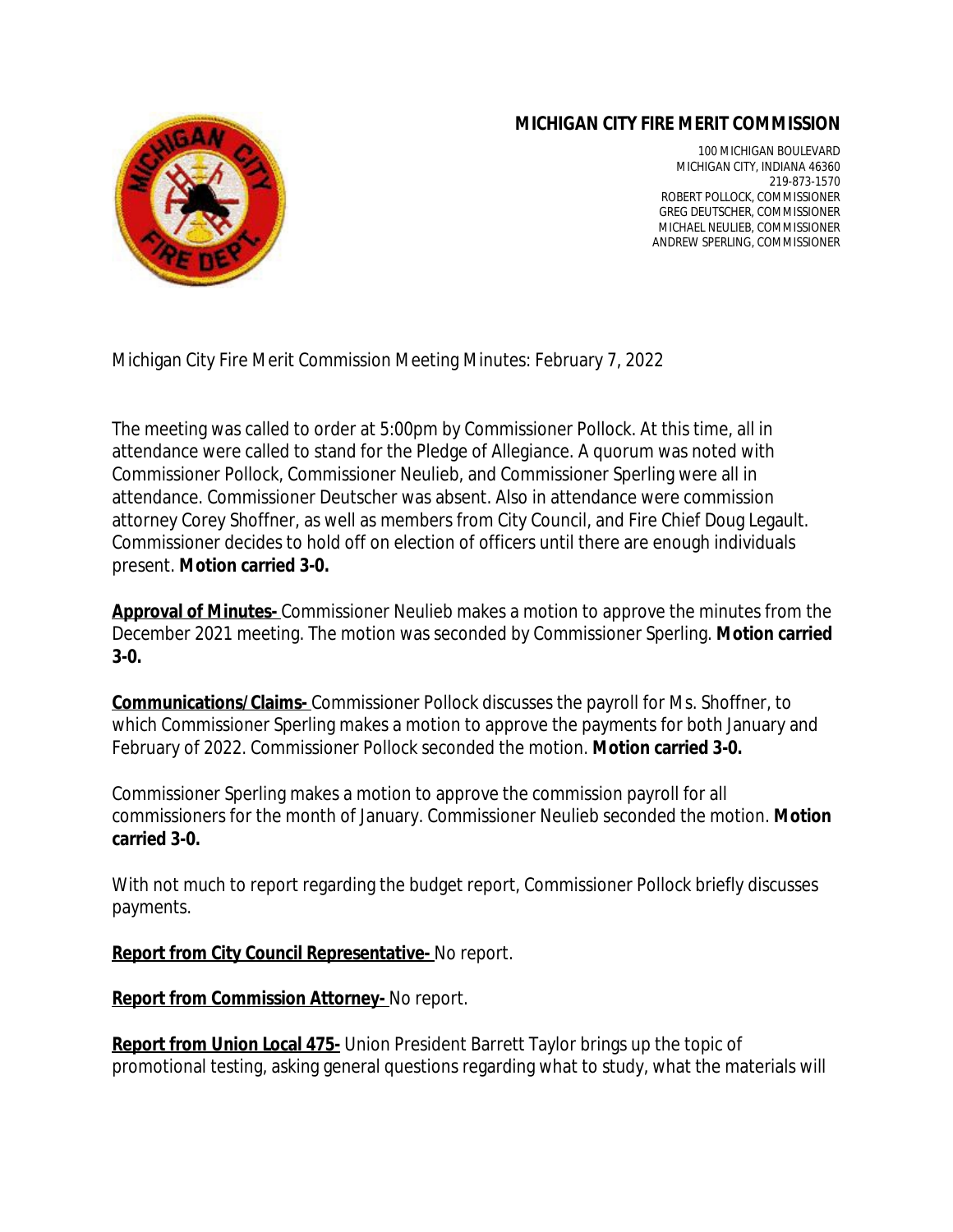be, and so on. Commissioner Pollock mentions that the commission will come together to discuss this. Discussion ensues regarding the promotional testing.

President Taylor then mentions that it was brought to his attention that individuals want to make changes to the Fire Merit ordinance.; discussion ensues regarding the topic at hand.

**Report from Fire Chief Doug Legault-** On behalf of the Michigan City Fire Department, Chief Legault thanks former commissioners Ricky Jackson and Charles Williams for their years of service as well as welcome Andrew Sperling to the commission.

Chief Legault congratulates Lieutenant Brad Kreighbaum and Driver/Operator Eugene Hanas on their promotions to their respective roles, which was approved back in December.

Department anniversaries for January:

Firefighter Christopher Gaines 1 year

Department anniversaries for February:

| Captain Randy Dibble           | 35 years |
|--------------------------------|----------|
| Captain David Nespo            | 33 years |
| Operator Alan Kreighbaum       | 31 years |
| Captain Christopher Kosakowski | 30 years |
| Firefighter Brandon White      | 12 years |
| Driver/Operator Eugene Hanas   | 5 years  |
| Firefighter David Rinconeno    | 4 years  |
| Driver/Operator Jacob Irvin    | 4 years  |
| Firefighter Chris Zibutis      | 4 years  |
| Driver/Operator Chris Milcarek | 4 years  |
| Firefighter Kyle Gish          | 4 years  |
| Firefighter Logan Kaletha      | 2 years  |
|                                |          |

Chief Legault states that he received two letters, the first being from Captain Rob Steinborn and Captain Andrew Knouse. On Friday, December 10th, Engine 1 was dispatched for a 1050 car on fire with people trapped inside. Firefighter Zibutis and Firefighter Doperalski were ordered to put out the fire. Engine 1 captain and Firefighter Zibutis made entry into the car, noting that no one was in the car. Police directed the fire department to another car that was heavily damaged, with the driver being unconscious but breathing, and the passenger was conscious and alert with some facial trauma. Operator Matthew Miller, Operator Lemon Kelley, and Firefighter Jory Palmer performed an extrication. The incident went smoothly and the individuals on the Fire Department remained calm despite a stressful environment. Tower 1 crew made entry into the house that was involved in the crash. It was determined that four vehicles were damaged in the crash, as well as the house. In this letter, Captain Steinborn and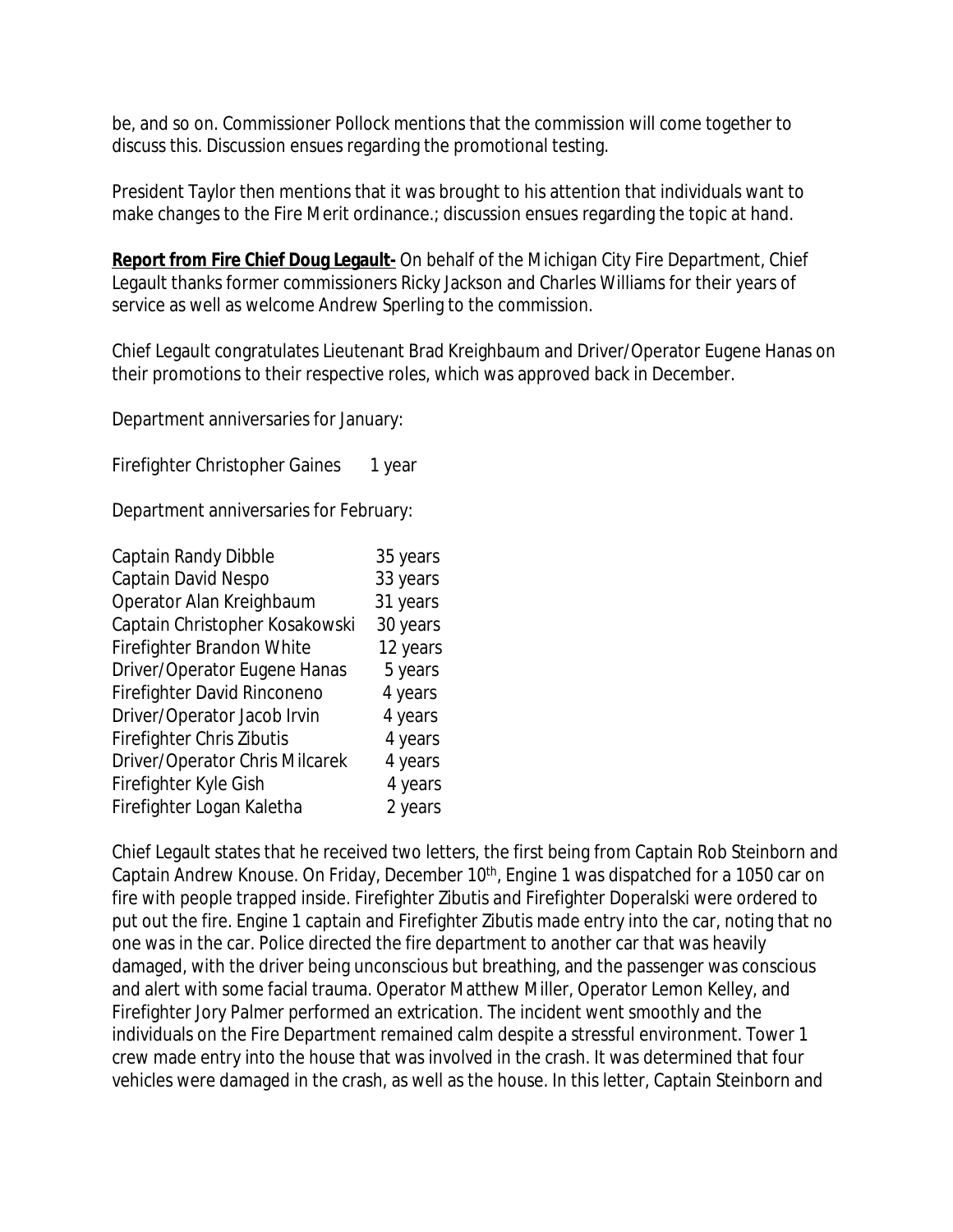Captain Knouse requested that those individuals involved in the incident receive recognition for their professionalism. The individuals are as follows:

Battalion Chief Mike Orzech Captain Rob Steinborn Operator Shannon Borders Firefighter Chris Zibutis Firefighter Logan Doperalski Captain Andrew Knouse Operator Lemon Kelley Firefighter Jory Palmer Lieutenant Judd Rose Lieutenant Barrett Taylor Operator Matthew Miller

The second letter is from an incident on January 29<sup>th</sup> regarding an unconscious patient with CPR in progress. Firefighter David Rinconeno and Firefighter Randall Hallett entered and found the patient on the floor. Upon inspection, Firefighter Hallett found that the patient had a pulse and then administered Narcan. At this time, Captain Christopher Kosakowski discovered another unconscious individual on the porch who looked pale. Narcan was administered to this patient as well. Driver/Operator Brandon Lee assisted EMS with getting into the home. At this time, another dose of Narcan was administered by EMS. The second ambulance arrived and was assisted by Driver/Operator Lee.

At approximately 20:15 hours, another call came from the same address. A patient was lethargic and uncooperative. After several minutes, Firefighter Hallett was able to get vitals and administered Narcan while Captain Kosakowski questioned the occupants regarding drug use; a few of the occupants were experiencing mild symptoms. Firefighter Rinconeno administered doses to two separate patients. He and Firefighter Hallett assisted the EMS. The letter, written by Captain Kosakowski, requested that the following department members receive recognition for their professionalism and their part in assisting EMS:

Driver/Operator Brandon Lee Firefighter David Rinconeno Firefighter Randall Hallett

Chief Legault added Captain Christopher Kosakowski to this list as well.

Commissioner Pollock questions Chief Legault regarding HIPAA laws, to which Chief Legault mentioned that that was the reasoning as to why so much of the incident was cut out of the story.

As of January 1<sup>st</sup>, 2022, Chief Legault was given permission to add a second Deputy Chief. He then appointed then Captain Mike Jasnieski to the role of Deputy Chief. Chief Legault asked for